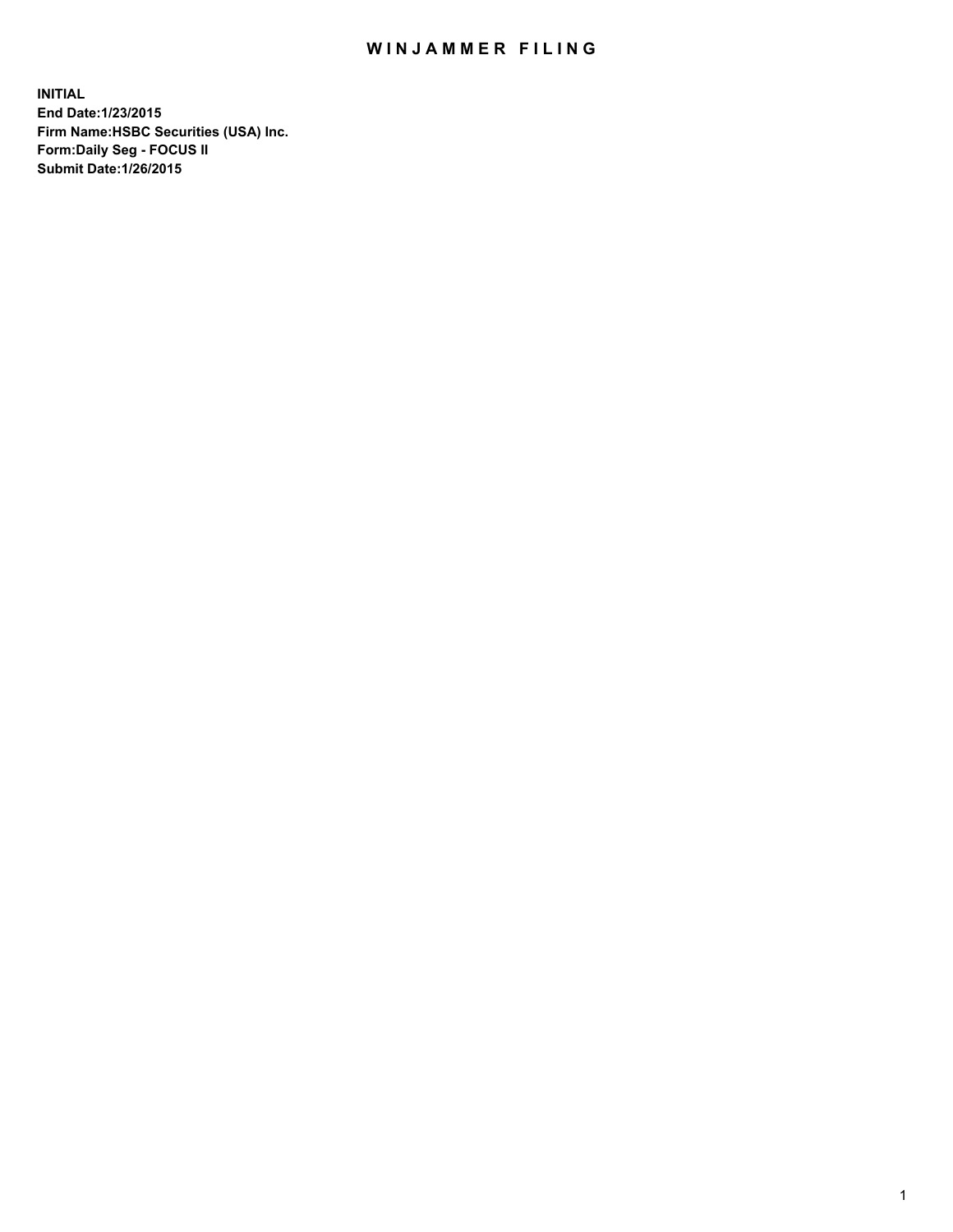## **INITIAL End Date:1/23/2015 Firm Name:HSBC Securities (USA) Inc. Form:Daily Seg - FOCUS II Submit Date:1/26/2015 Daily Segregation - Cover Page**

| Name of Company<br><b>Contact Name</b><br><b>Contact Phone Number</b><br><b>Contact Email Address</b>                                                                                                                                                                                                                          | <b>HSBC Securities (USA) Inc.</b><br><b>Steven Richardson</b><br>212-525-6445<br>steven.richardson@us.hsbc.com |
|--------------------------------------------------------------------------------------------------------------------------------------------------------------------------------------------------------------------------------------------------------------------------------------------------------------------------------|----------------------------------------------------------------------------------------------------------------|
| FCM's Customer Segregated Funds Residual Interest Target (choose one):<br>a. Minimum dollar amount: ; or<br>b. Minimum percentage of customer segregated funds required:%; or<br>c. Dollar amount range between: and; or<br>d. Percentage range of customer segregated funds required between: % and %.                        | 50,000,000<br>0 <sub>0</sub><br>0 <sub>0</sub>                                                                 |
| FCM's Customer Secured Amount Funds Residual Interest Target (choose one):<br>a. Minimum dollar amount: ; or<br>b. Minimum percentage of customer secured funds required:%; or<br>c. Dollar amount range between: and; or<br>d. Percentage range of customer secured funds required between:% and%.                            | 10,000,000<br><u>0</u><br>0 <sub>0</sub><br>0 <sub>0</sub>                                                     |
| FCM's Cleared Swaps Customer Collateral Residual Interest Target (choose one):<br>a. Minimum dollar amount: ; or<br>b. Minimum percentage of cleared swaps customer collateral required:% ; or<br>c. Dollar amount range between: and; or<br>d. Percentage range of cleared swaps customer collateral required between:% and%. | 30,000,000<br>00<br><u>00</u>                                                                                  |

Attach supporting documents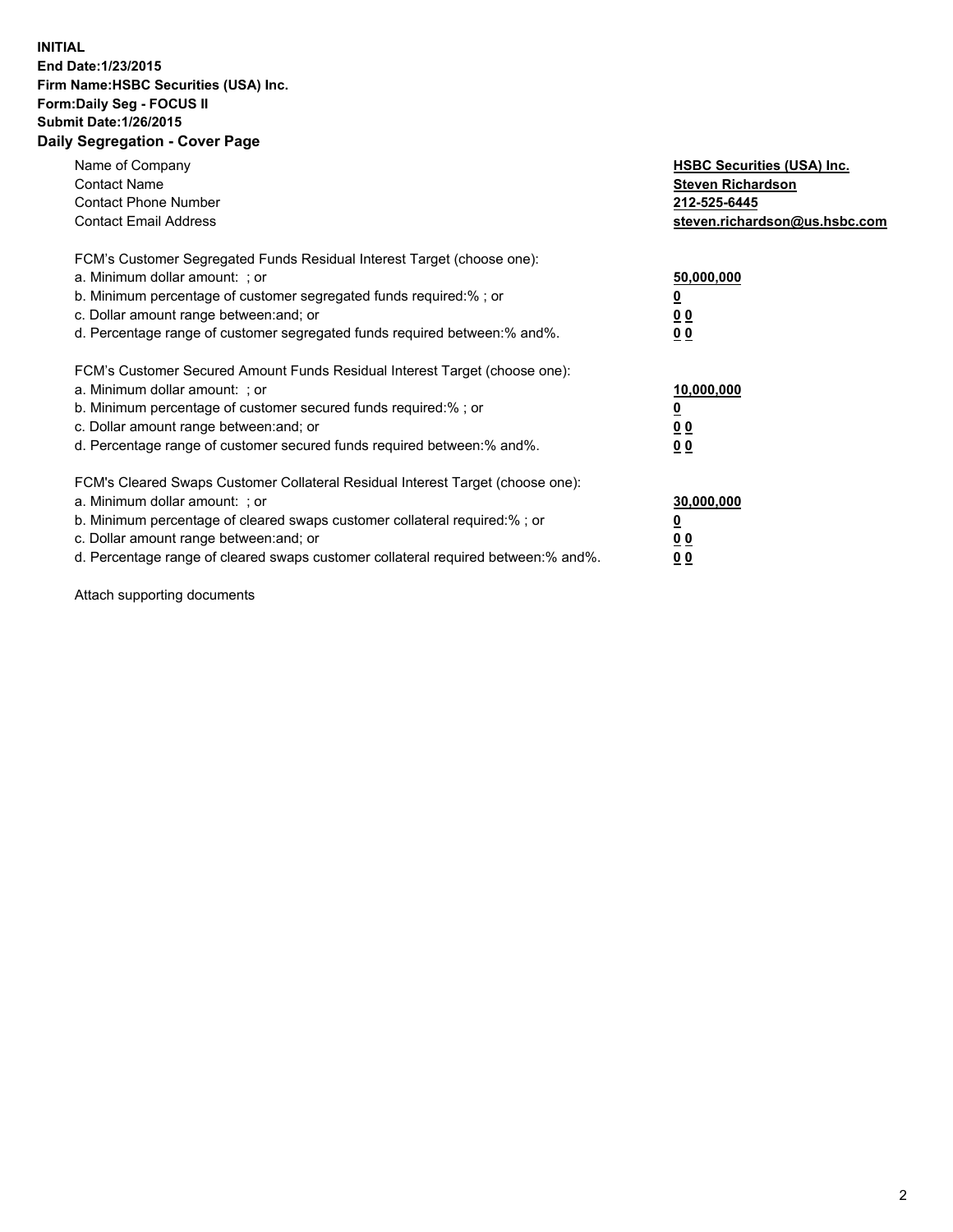**INITIAL End Date:1/23/2015 Firm Name:HSBC Securities (USA) Inc. Form:Daily Seg - FOCUS II Submit Date:1/26/2015 Daily Segregation - Secured Amounts**

Foreign Futures and Foreign Options Secured Amounts Amount required to be set aside pursuant to law, rule or regulation of a foreign government or a rule of a self-regulatory organization authorized thereunder **0** [7305] 1. Net ledger balance - Foreign Futures and Foreign Option Trading - All Customers A. Cash **76,408,604** [7315] B. Securities (at market) **32,406,250** [7317] 2. Net unrealized profit (loss) in open futures contracts traded on a foreign board of trade **44,669,534** [7325] 3. Exchange traded options a. Market value of open option contracts purchased on a foreign board of trade **0** [7335] b. Market value of open contracts granted (sold) on a foreign board of trade **0** [7337] 4. Net equity (deficit) (add lines 1. 2. and 3.) **153,484,388** [7345] 5. Account liquidating to a deficit and account with a debit balances - gross amount **424,422** [7351] Less: amount offset by customer owned securities **-424,227** [7352] **195** [7354] 6. Amount required to be set aside as the secured amount - Net Liquidating Equity Method (add lines 4 and 5) **153,484,583** [7355] 7. Greater of amount required to be set aside pursuant to foreign jurisdiction (above) or line 6. **153,484,582** [7360] FUNDS DEPOSITED IN SEPARATE REGULATION 30.7 ACCOUNTS 1. Cash in banks A. Banks located in the United States **34,621,846** [7500] B. Other banks qualified under Regulation 30.7 **0** [7520] **34,621,846** [7530] 2. Securities A. In safekeeping with banks located in the United States **77,406,250** [7540] B. In safekeeping with other banks qualified under Regulation 30.7 **0** [7560] **77,406,250** [7570] 3. Equities with registered futures commission merchants A. Cash **0** [7580] B. Securities **0** [7590] C. Unrealized gain (loss) on open futures contracts **0** [7600] D. Value of long option contracts **0** [7610] E. Value of short option contracts **0** [7615] **0** [7620] 4. Amounts held by clearing organizations of foreign boards of trade A. Cash **0** [7640] B. Securities **0** [7650] C. Amount due to (from) clearing organization - daily variation **0** [7660] D. Value of long option contracts **0** [7670] E. Value of short option contracts **0** [7675] **0** [7680] 5. Amounts held by members of foreign boards of trade A. Cash **43,542,077** [7700] B. Securities **0** [7710] C. Unrealized gain (loss) on open futures contracts **44,669,534** [7720] D. Value of long option contracts **0** [7730] E. Value of short option contracts **0** [7735] **88,211,611** [7740] 6. Amounts with other depositories designated by a foreign board of trade **0** [7760] 7. Segregated funds on hand **0** [7765] 8. Total funds in separate section 30.7 accounts **200,239,707** [7770] 9. Excess (deficiency) Set Aside for Secured Amount (subtract line 7 Secured Statement Page 1 from Line 8) **46,755,125** [7380] 10. Management Target Amount for Excess funds in separate section 30.7 accounts **31,785,133** [7780] 11. Excess (deficiency) funds in separate 30.7 accounts over (under) Management Target **14,969,992** [7785]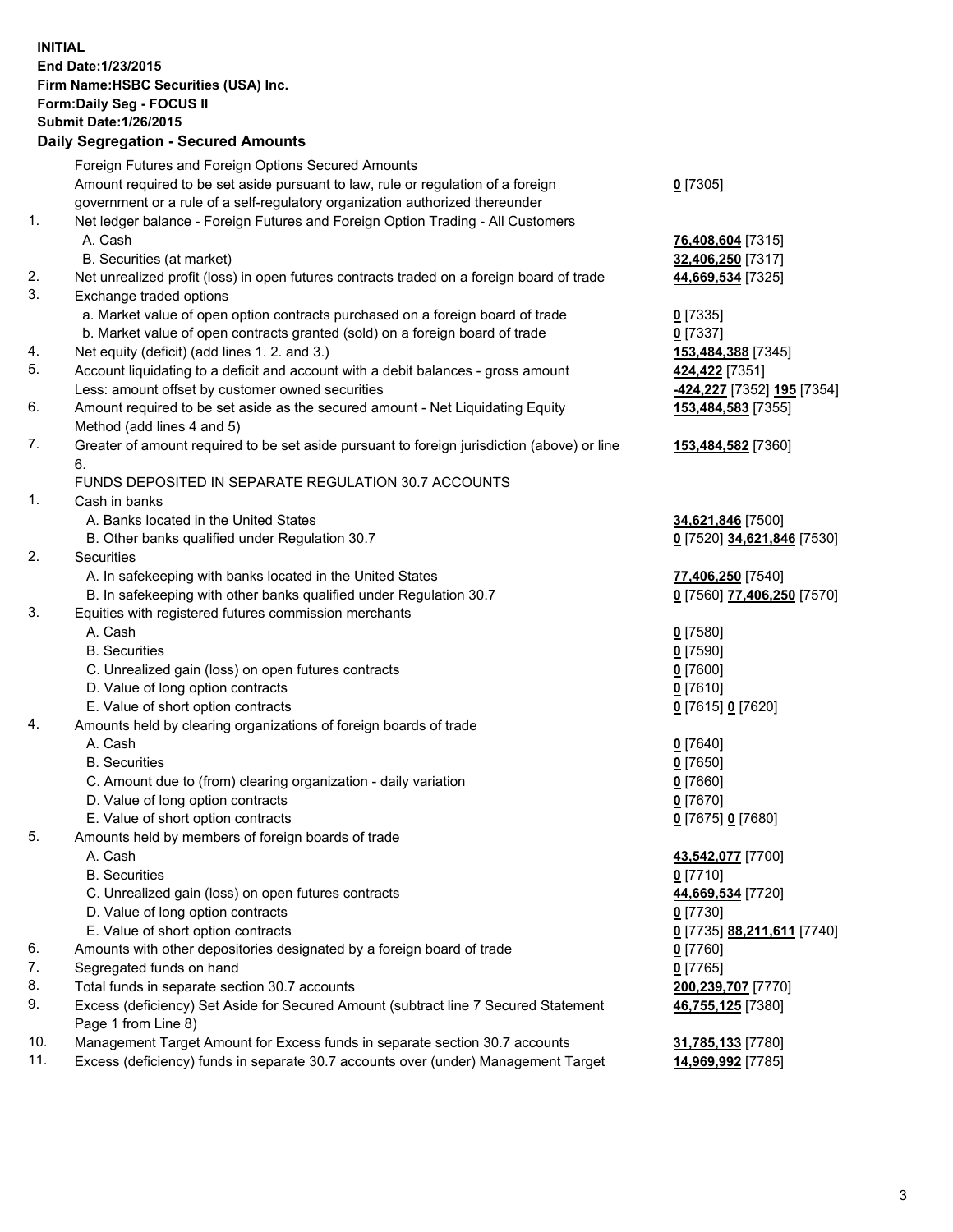| <b>INITIAL</b>                            | End Date: 1/23/2015<br>Firm Name: HSBC Securities (USA) Inc.<br>Form: Daily Seg - FOCUS II                    |                              |  |  |  |
|-------------------------------------------|---------------------------------------------------------------------------------------------------------------|------------------------------|--|--|--|
|                                           | <b>Submit Date: 1/26/2015</b>                                                                                 |                              |  |  |  |
| Daily Segregation - Segregation Statement |                                                                                                               |                              |  |  |  |
|                                           |                                                                                                               |                              |  |  |  |
|                                           | SEGREGATION REQUIREMENTS(Section 4d(2) of the CEAct)                                                          |                              |  |  |  |
| 1.                                        | Net ledger balance                                                                                            |                              |  |  |  |
|                                           | A. Cash                                                                                                       | 256,365,780 [7010]           |  |  |  |
|                                           | B. Securities (at market)                                                                                     | 619,065,493 [7020]           |  |  |  |
| 2.<br>3.                                  | Net unrealized profit (loss) in open futures contracts traded on a contract market<br>Exchange traded options | 145,019,134 [7030]           |  |  |  |
|                                           | A. Add market value of open option contracts purchased on a contract market                                   | 120,993,821 [7032]           |  |  |  |
|                                           | B. Deduct market value of open option contracts granted (sold) on a contract market                           | $-12,308,142$ [7033]         |  |  |  |
| 4.                                        | Net equity (deficit) (add lines 1, 2 and 3)                                                                   | 1,129,136,086 [7040]         |  |  |  |
| 5.                                        | Accounts liquidating to a deficit and accounts with                                                           |                              |  |  |  |
|                                           | debit balances - gross amount                                                                                 | 3,031,777 [7045]             |  |  |  |
|                                           | Less: amount offset by customer securities                                                                    | -3,031,229 [7047] 548 [7050] |  |  |  |
| 6.                                        | Amount required to be segregated (add lines 4 and 5)                                                          | 1,129,136,634 [7060]         |  |  |  |
|                                           | FUNDS IN SEGREGATED ACCOUNTS                                                                                  |                              |  |  |  |
| 7.                                        | Deposited in segregated funds bank accounts                                                                   |                              |  |  |  |
|                                           | A. Cash                                                                                                       | 6,446,067 [7070]             |  |  |  |
|                                           | B. Securities representing investments of customers' funds (at market)                                        | $0$ [7080]                   |  |  |  |
|                                           | C. Securities held for particular customers or option customers in lieu of cash (at<br>market)                | 75,021,403 [7090]            |  |  |  |
| 8.                                        | Margins on deposit with derivatives clearing organizations of contract markets                                |                              |  |  |  |
|                                           | A. Cash                                                                                                       | 241,717,418 [7100]           |  |  |  |
|                                           | B. Securities representing investments of customers' funds (at market)                                        | 265,206,487 [7110]           |  |  |  |
|                                           | C. Securities held for particular customers or option customers in lieu of cash (at<br>market)                | 544,044,090 [7120]           |  |  |  |
| 9.                                        | Net settlement from (to) derivatives clearing organizations of contract markets                               | -32,417,699 [7130]           |  |  |  |
| 10.                                       | Exchange traded options                                                                                       |                              |  |  |  |
|                                           | A. Value of open long option contracts                                                                        | 120,993,821 [7132]           |  |  |  |
|                                           | B. Value of open short option contracts                                                                       | -12,308,142 [7133]           |  |  |  |
| 11.                                       | Net equities with other FCMs                                                                                  |                              |  |  |  |
|                                           | A. Net liquidating equity                                                                                     | 27,938,287 [7140]            |  |  |  |
|                                           | B. Securities representing investments of customers' funds (at market)                                        | $0$ [7160]                   |  |  |  |
|                                           | C. Securities held for particular customers or option customers in lieu of cash (at<br>market)                | $0$ [7170]                   |  |  |  |
| 12.                                       | Segregated funds on hand                                                                                      | $0$ [7150]                   |  |  |  |
| 13.                                       | Total amount in segregation (add lines 7 through 12)                                                          | 1,236,641,732 [7180]         |  |  |  |
| 14.                                       | Excess (deficiency) funds in segregation (subtract line 6 from line 13)                                       | 107,505,098 [7190]           |  |  |  |
| 15.                                       | Management Target Amount for Excess funds in segregation                                                      | 50,000,000 [7194]            |  |  |  |
| 16.                                       | Excess (deficiency) funds in segregation over (under) Management Target Amount                                | 57,505,098 [7198]            |  |  |  |

Excess